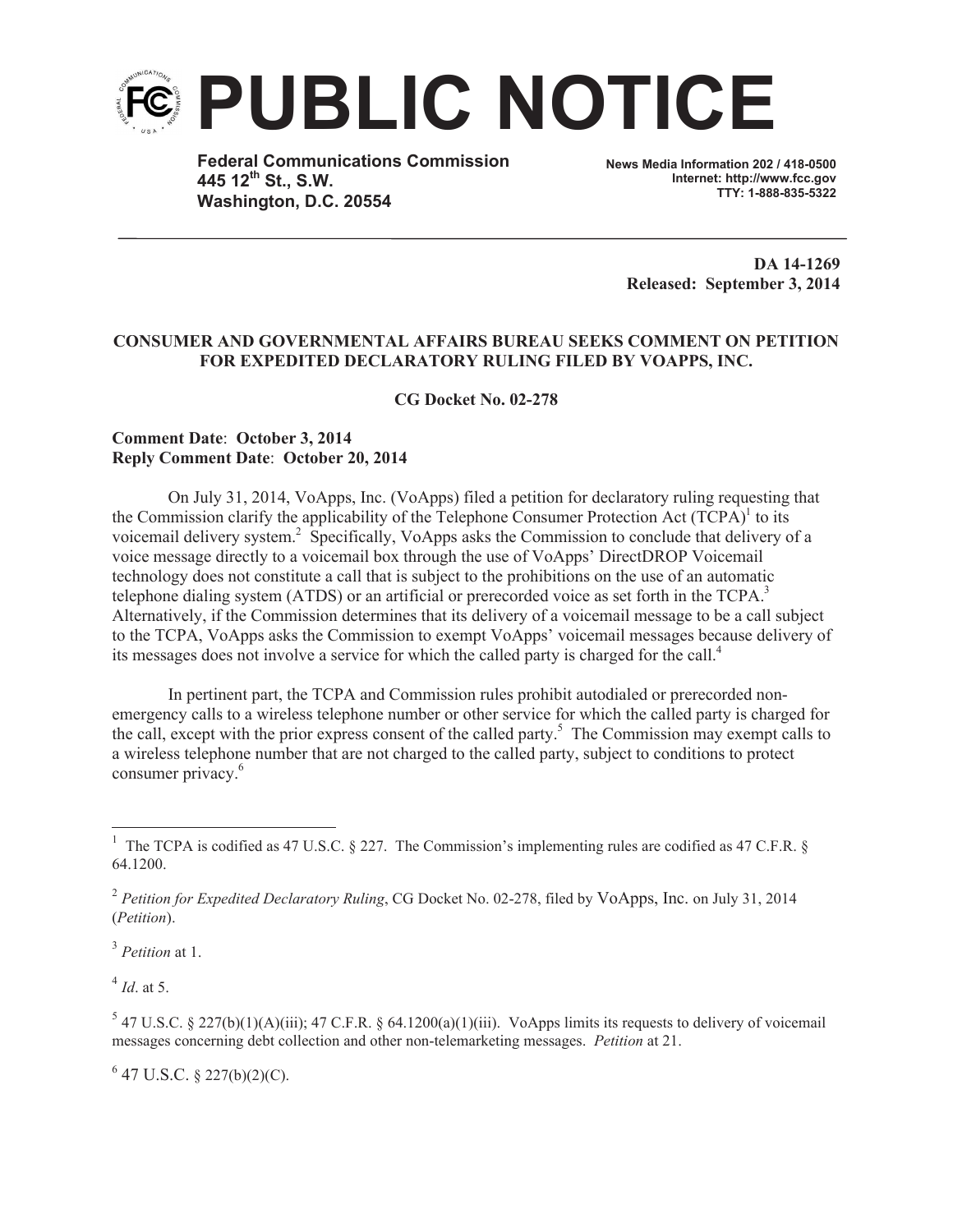VoApps argues that it does not make calls to any wireless telephone numbers or to other services for which the called party is charged for the call. Instead, it asserts, it makes calls to a business wireline telephone number assigned to the voicemail service provider's platform, and consumers make separate calls to the voicemail system to retrieve the messages.<sup>7</sup> With respect to its alternate request, VoApps asserts that consumers are not charged for the calls to the voicemail platform to deliver the voicemail messages<sup>8</sup> and that the consumer can retrieve the message without incurring a charge.<sup>9</sup> VoApps further states that it is the consumer who determines whether, when, and how to retrieve a voicemail message, thereby protecting consumer privacy and avoiding the disruption of consumers' lives that lay the foundation of the TCPA.<sup>10</sup> We seek comment on these and any other issues raised in the *Petition*.

Pursuant to sections 1.415 and 1.419 of the Commission's rules, 47 CFR §§ 1.415, 1.419, interested parties may file comments and reply comments on or before the dates indicated on the first page of this document. Comments may be filed using the Commission's Electronic Comment Filing System (ECFS). *See* Electronic Filing of Documents in Rulemaking Proceedings, 63 FR 24121 (1998).

- Electronic Filers: Comments may be filed electronically using the Internet by accessing the ECFS: http://fjallfoss.fcc.gov/ecfs2/.
- Paper Filers: Parties who choose to file by paper must file an original and one copy of each filing.
- · Filings can be sent by hand or messenger delivery, by commercial overnight courier, or by first-class or overnight U.S. Postal Service mail. All filings must be addressed to the Commission's Secretary, Office of the Secretary, Federal Communications Commission.
- All hand-delivered or messenger-delivered paper filings for the Commission's Secretary must be delivered to FCC Headquarters at 445 12th Street, SW, Room TW-A325, Washington, DC 20554. The filing hours are 8:00 a.m. to 7:00 p.m. All hand deliveries must be held together with rubber bands or fasteners. Any envelopes and boxes must be disposed of before entering the building.
- · Commercial overnight mail (other than U.S. Postal Service Express Mail and Priority Mail) must be sent to 9300 East Hampton Drive, Capitol Heights, MD 20743.
- · U.S. Postal Service first-class, Express, and Priority mail must be addressed to 445 12th Street, SW, Washington DC 20554.

People with Disabilities: To request materials in accessible formats for people with disabilities (braille, large print, electronic files, audio format), send an e-mail to  $fcc504@$ fcc.gov or call the Consumer & Governmental Affairs Bureau at 202-418-0530 (voice), 202-418-0432 (tty).

The proceeding this Notice initiates shall be treated as a "permit-but-disclose" proceeding in accordance with the Commission's *ex parte* rules.<sup>11</sup> Persons making *ex parte* presentations must file a

<sup>7</sup> *Petition* at 1-2, 14-19.

<sup>8</sup> *Id*. at 17.

<sup>9</sup> *Id*. at 17-19.

<sup>10</sup> *Id*. at 20-21.

<sup>11</sup> 47 C.F.R. §§ 1.1200 *et seq*.